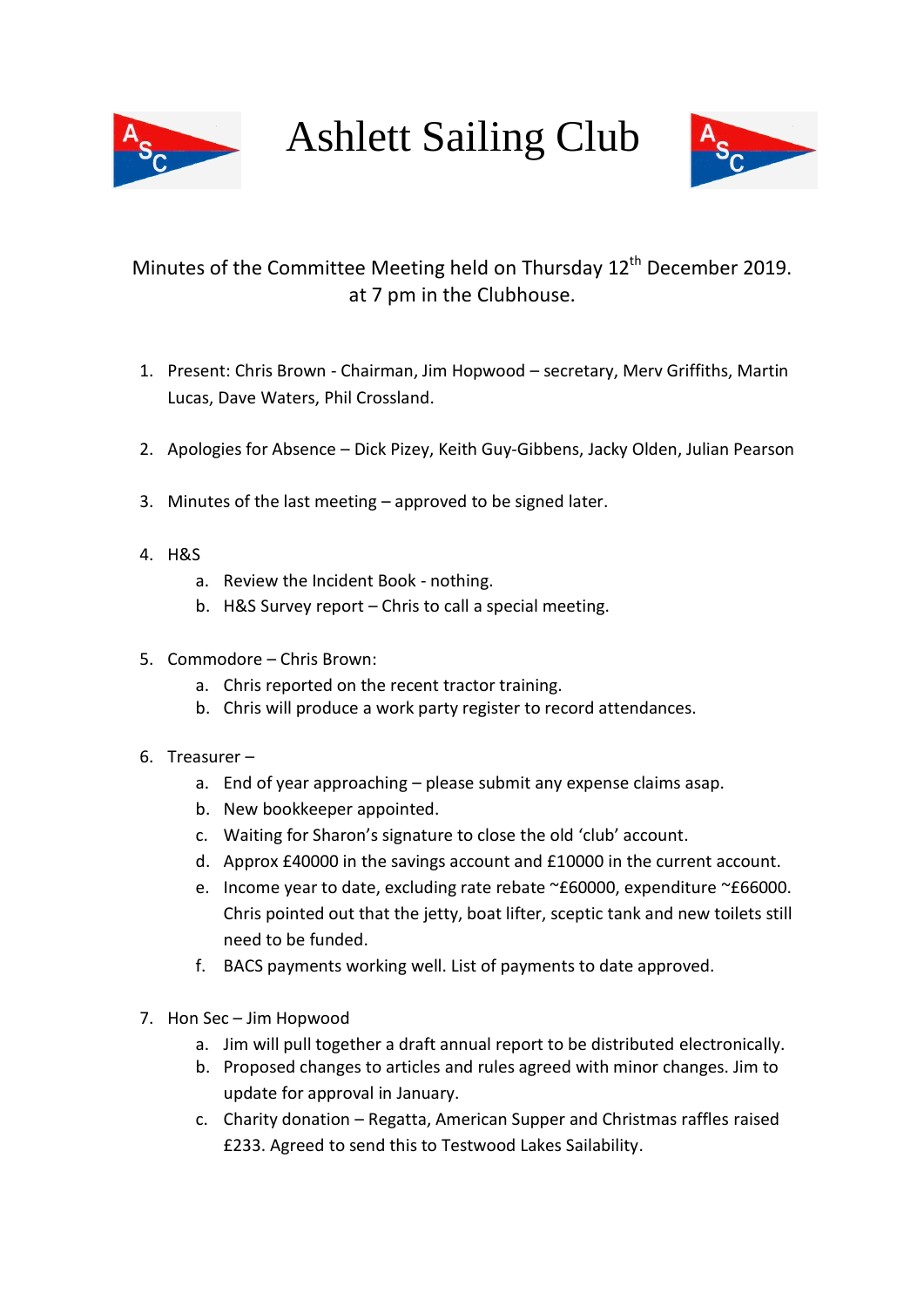- 8. Projects Phil Crossland
	- a. The MMO review of the jetty application is now at stage 2 of 6. Costs have reached approximately £2500 but no bills received as yet.
- 9. Creek Mervyn Griffiths
	- a. The Rascal workboat is now in the compound on the clubs trailer receiving some T.L.C. attention. I am still looking for members to clean and polish the hull, tidy up the interior / varnish lockers / paint sole boards and help with the old antifouling removal.
	- b. The proposed raising of the tractor shed roof to accommodate the new tractor has been shelved for the time being, the tractor will now reside in the boathouse, when the red tractor is sold a space will be available in the tractor shed for the small rascal rowboat.
	- c. The red Massy Ferguson 135 industrial tractor is up for sale please ask around if anyone is interested. Merv will advertise in other forums.
	- d. Three more new mooring blocks placed, Dave Waters will arrange digging in before end January.
	- e. Agreed mooring holders should be expected to at least assist with inspecting and/or renewing their moorings. If they don't moorings may be condemned or given to someone else. Phil to draft a new rule for the agm.
- 10. Moorings Keith Guy-Gibbens
	- a. Chris emphasised that we need a moorings plan both in the sense of a creek map and a timetable for planned work. Given Keith's other commitments we should look for an assistant mooring master.
- 11. Compound Martin Lucas
	- a. Had a good clean up with the help of the work party
	- b. I have 3 spaces available one provisionally allocated to new member.
- 12. Boat House, Creek News and Petty Cash Jacky Olden
	- a. Creek e News

I would like to send out a creek news after Christmas so need articles please

b. Petty cash

Am continuing to deal with the petty cash and keeping it balanced.

c. Accounts

I have put Collette and Sharon in touch and am waiting for Collette to advise Sharon and myself of possible dates for a meeting.

d. Boathouse

It seems that one or two members are not happy with the committee's decision re mast storage in the boathouse. Agreed to accept Peter Tiplady's offer subject to agreeing the details with Merv.